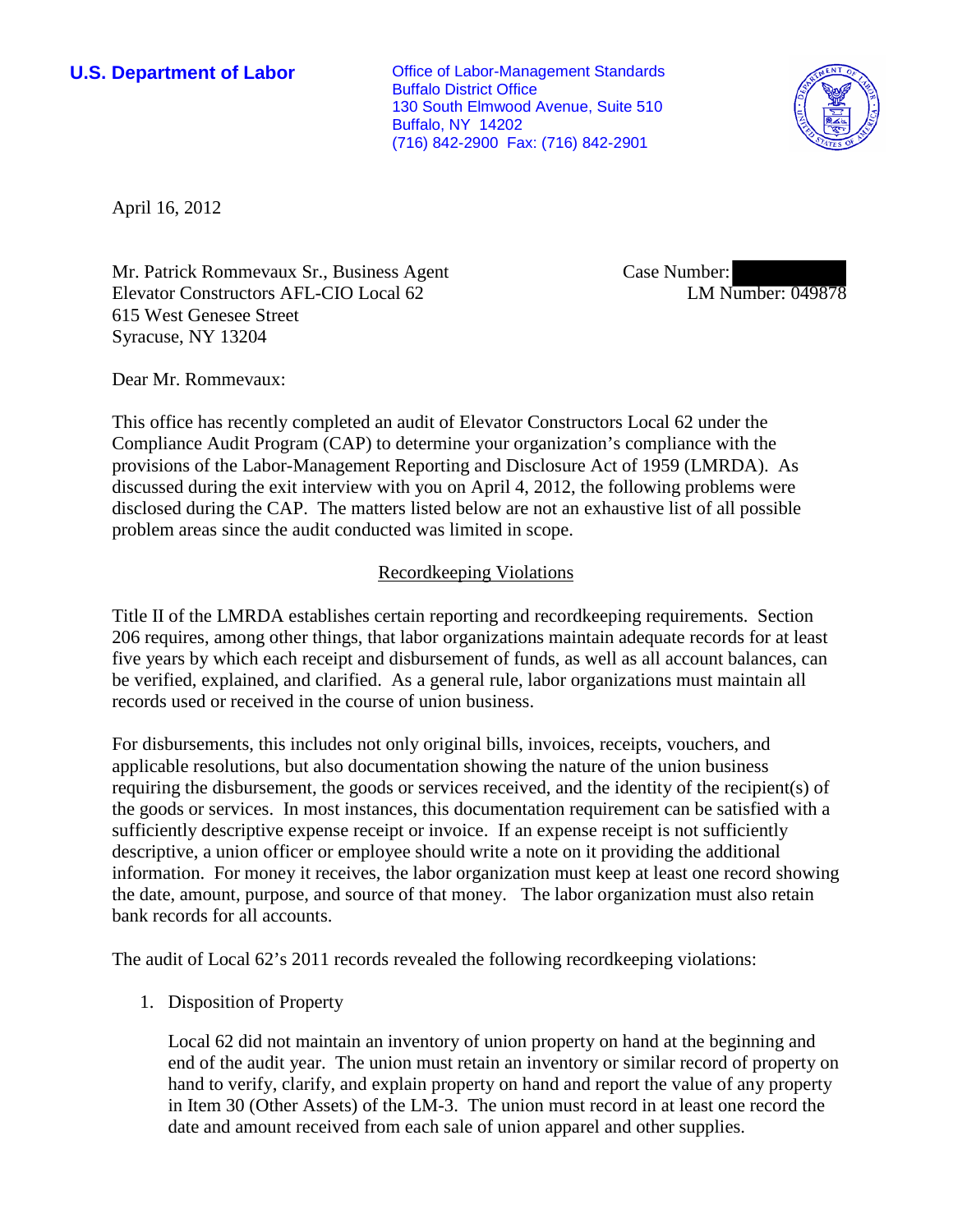2. Failure to Record Receipts

Local 62 did not record in its receipts records the dates and sources of deposits totaling at least \$1,625. For example, the union records do not identify the source of a check in the amount of \$619.88 and cash in the amount of \$10.12 that were deposited into the Contingency Fund in June. The union records must include an adequate identification of the money the union received and show the date and amount received and the source of the money.

The audit disclosed Local 62 did not issue receipts to members who purchased union apparel, raffle tickets, or tickets for the retirement party. OLMS recommends Local 62 issue original pre-numbered receipts to all members who make payments directly to the union and retains copies of those receipts. A duplicate receipt system is an effective internal control because it ensures that a record is created of income which is not otherwise easily verifiable. It was suggested the local use a pre-numbered receipt book for all income received.

3. Receipt Dates not Recorded

Entries in Local 62's register do not reflect the date some money was received. Union receipts records must show the date of receipt. The date of receipt is required to verify, explain, or clarify amounts required to be reported in Statement B (Receipts and Disbursements) of the LM-3. The LM-3 instructions for Statement B state that the labor organization must record receipts when it actually receives money and disbursements when it actually pays out money. Failure to record the date money was received could result in the union reporting some receipts for a different year than when it actually received them.

Based on your assurance that Local 62 will retain adequate documentation in the future, OLMS will take no further enforcement action at this time regarding the above violations.

## Reporting Violations

The audit disclosed a violation of LMRDA Section 201(b), which requires labor organizations to file annual financial reports accurately disclosing their financial condition and operations. The Labor Organization Annual Report Form LM-3 filed by Local 62 for the fiscal year ended December 31, 2011, was deficient in that or deficient in the following areas:

1. Acquire/Dispose of Property

Item 13 (During the reporting period did your organization acquire or dispose of any assets in any manner other than by purchase or sale?) should have been answered, "Yes," because the union gave away watches totaling more than \$300 during the year. The union must identify the type and value of any property received or given away in the additional information section of the LM report along with the identity of the recipient(s) or donor(s) of such property. The union does not have to itemize every recipient of such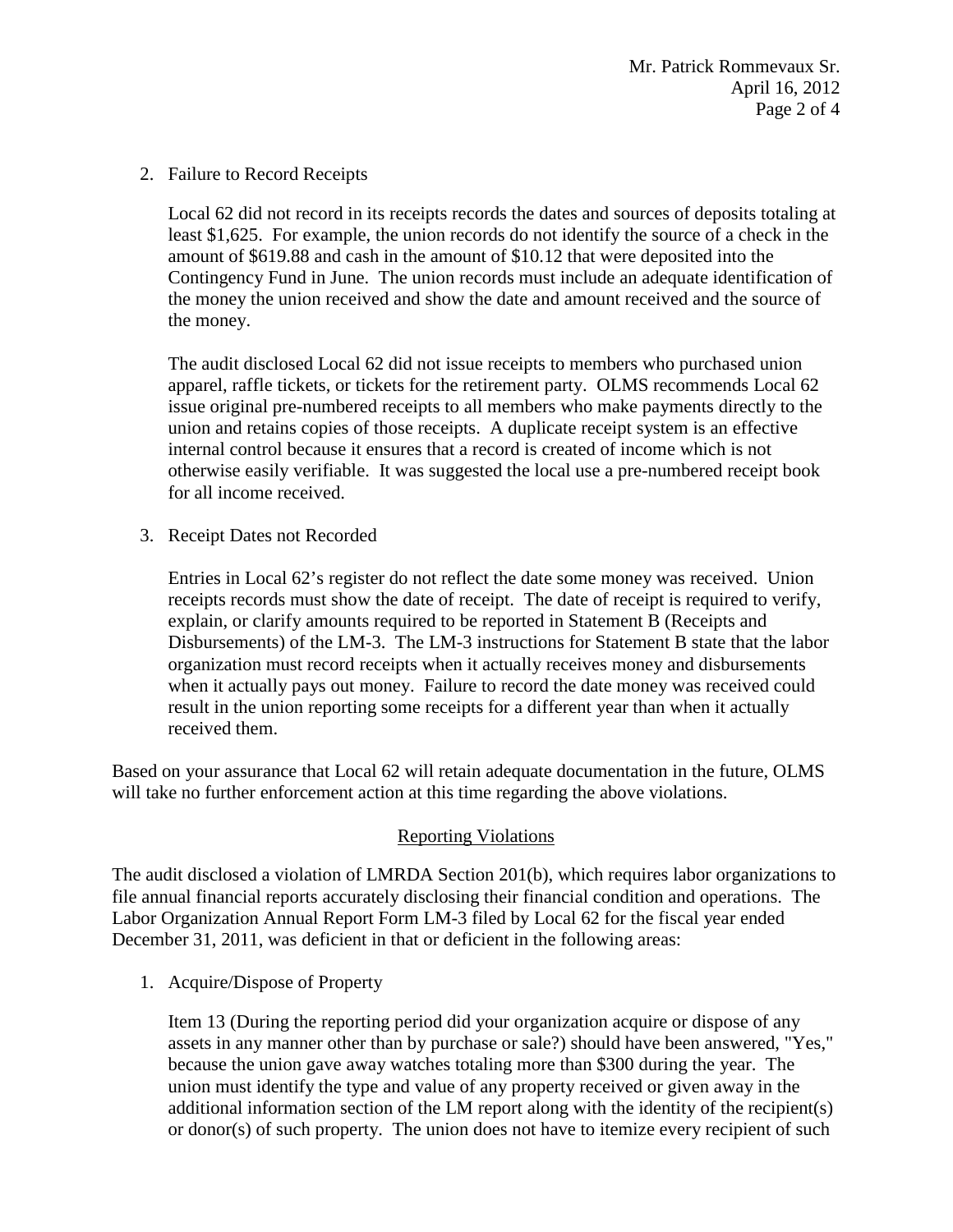giveaways by name. The union can describe the recipients by broad categories if appropriate such as "members" or "new retirees."

2. Deficient Filing

The annual report Local 62 filed for fiscal year 2011 does not correctly report assets, receipts, and disbursements. The local must enter the book value of all fixed assets, including furniture and equipment, in Item 29 (Fixed Assets) and the value of all assets not reported in Items 25-29, including supplies for resale, in Item 30 (Other Assets). The local must report the amount of dues received during the reporting period in Item 38 (Dues 38), and all fees, fines, assessments and work permits in Item 40 (Fees, Fines, Assessments and Work Permits. If the local received fees, fines, assessments, or work permits on behalf an affiliate, report the funds in Item 43 (Other Receipts.) The local must report per capita tax to the international and intermediate bodies in Item 47 (Per Capita Tax), direct and indirect benefits to officer and members or their beneficiaries in Item 50 (Benefits), contributions, gifts, and grants in Item 51 (Contributions, Gifts, and Grants), disbursements for fixed assets in Item 52 (Purchase of Investments and Fixed Assets), and disbursements not reported in Items 45-53, including supplies for resale, educational and publicity expenses, and fines, fees and assessments in Item 54 (Other Disbursements). It appears the local reported many of these disbursements in Item 48 (Office and Administrative). The instructions for Form LM-3 identify the types of transactions the local must report in each item.

Local 62 must file an amended Form LM-3 for the fiscal year ended December 31, 2011, to correct the deficient items discussed above. I encourage Local 62 to complete, sign, and file its report electronically using the Electronic Forms System (EFS) available at the OLMS website at [www.olms.dol.gov.](http://www.olms.dol.gov/) Reporting forms and instructions can be downloaded from the website, if you prefer not to file electronically. The amended Form LM-3 should be filed electronically no later than April 30, 2012 or submitted to this office at the above address by the same date. Before filing, review the report thoroughly to be sure it is complete and accurate. Paper reports must be signed with original signatures.

3. Failure to File Bylaws

The audit disclosed a violation of LMRDA Section 201(a), which requires that a union submit a copy of its revised constitution and bylaws with its LM report when it makes changes to its constitution or bylaws. Local 62 amended its constitution and bylaws in 2008, but did not file a copy with its LM report for that year.

Local 62 has now filed a copy of its constitution and bylaws.